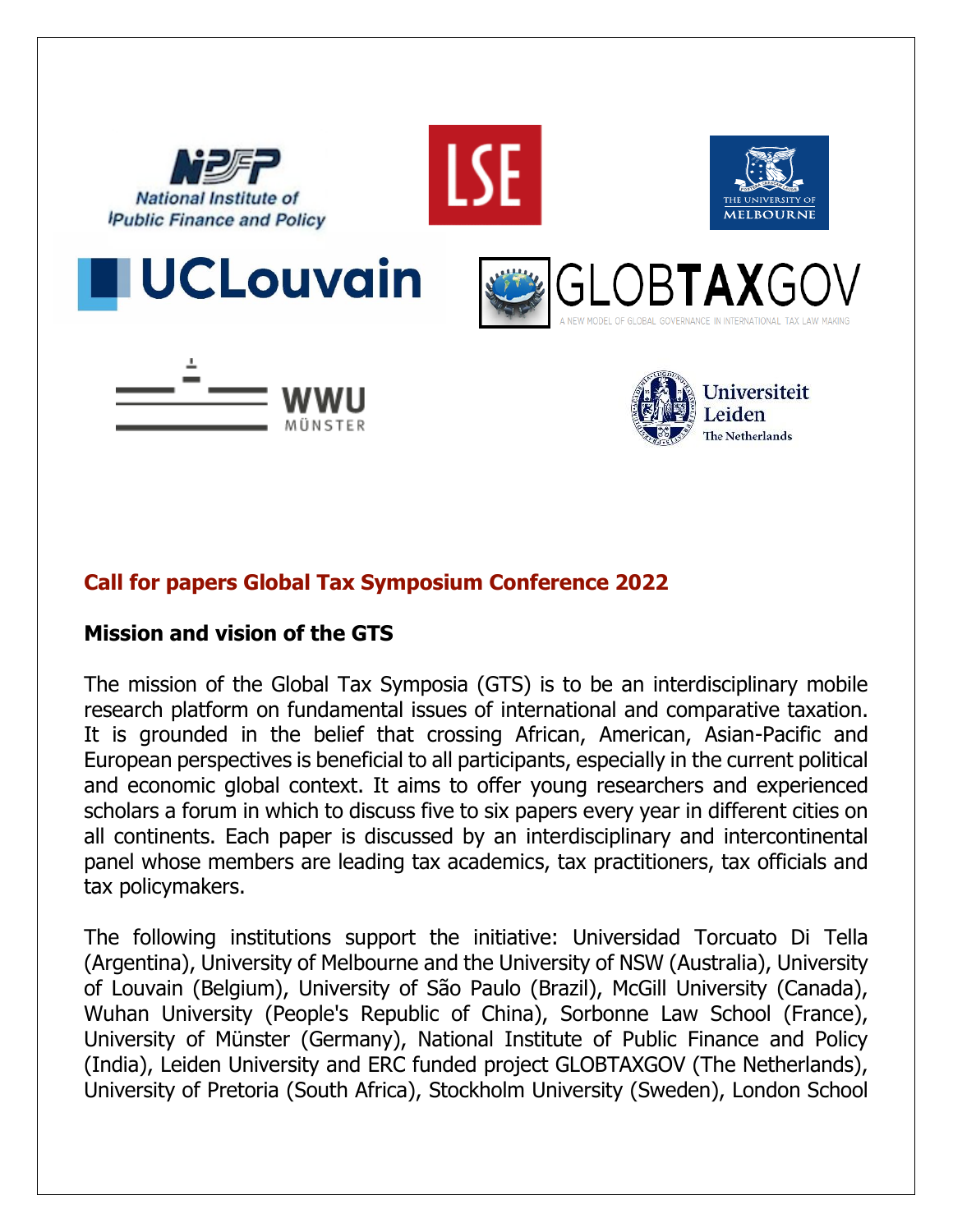of Economics (United Kingdom), University of Tokyo (Japan), and New York University (United States of America)

The 2022 Global Tax Symposium is organized by the National Institute of Public Finance and Policy, the London School of Economics (LSE), the University of Louvain (UCLouvain), University of Melbourne, GLOBTAXGOV at University of Leiden and University of Muenster.

# **The scope**

If an assessment had to be done about international tax issues in the past ten years, the framework to do so should encompass the expression: **global awareness**. This is because the number of stakeholders involved in international tax discussions has expanded. In turn, this has enabled the tax arena to include new perspectives on taxation. The field has also witnessed major international reactions towards tax controversies that used to be dealt with in national, private meetings or courts. Most recently, concerns have grown about the impact of domestic tax measures around the world during and after the COVID-19 pandemic.

Governments have made endeavours towards increasing international tax cooperation in treaties, model rules and administrative cooperation, to move forward with the introduction of tax standards that aim for the alignment of national tax systems with each other, most recently in the Two-Pillar process. Although this is not new for those who have been engaged with the international tax programs of the Organization for Economic Cooperation and Development (OECD) and the United Nations (UN), there are nuances observed in regard to processes of transparency, legitimacy and global governance. Governments also seem to be open to discuss and adopt new commitments in tax matters, despite showing some resistance to complete reformulations of tax policy.

Over the past few years, there has been a significant focus on taxation of corporations. However, new challenges are emerging in tax systems, ranging from the adoption of cryptocurrencies, to the commitment to net zero carbon emission targets and the taxation of mobile individual taxpayers. In the years to come tax policy will have to address these issues both domestically and through international dialogue.

The 2022 Global Tax Symposium will address topics crossing the spheres of New Frontiers of International Taxation. We call for papers that may address principled,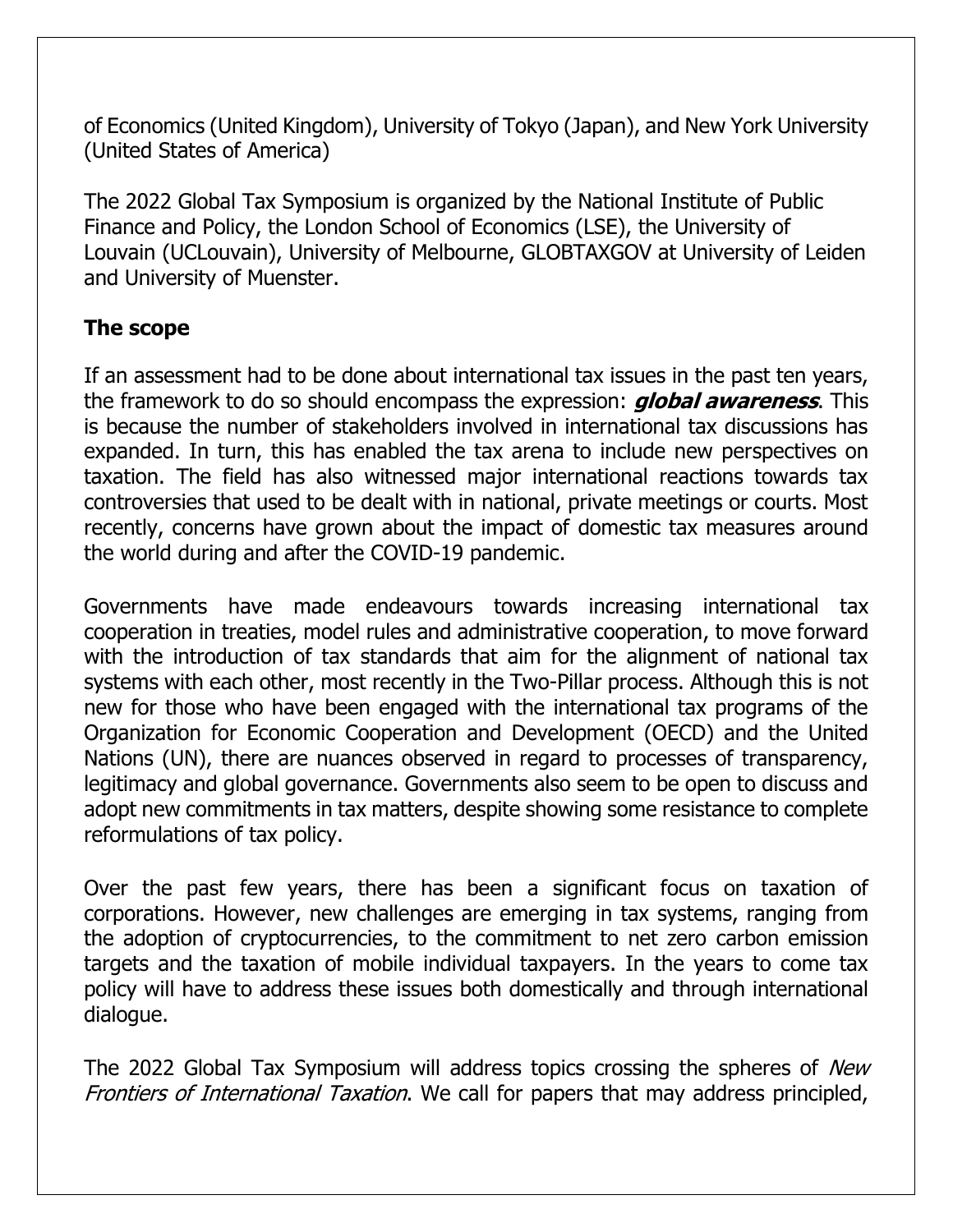theoretical or pragmatic issues connected to tax and development. The select themes covered by this symposium are

- Design and co-ordination of carbon taxes
- Taxation of virtual currencies and transactions
- Use of automation and big data analytics by MNEs and tax administration
- Challenges in taxing incomes of mobile earners and wealth taxation, as well as international tax rules.

We expect to have diverse discussions of academic papers and will include the participation of government officials from ministries of finance and tax agencies, academics, tax practitioners, and researchers in different disciplines on taxation.

We also offer the possibility to write a blogpost on the NIPFP web page summarizing some aspects of the paper being presented or focusing on an issue found in the discussed papers. The blogpost will be addressed after the symposium has taken place.

### **Where and when?**

A two-day event on 1 and 2 December 2022

Venue: Hybrid (t.b.a.)

Duration: In each panel a paper will be presented, the author will have 20 minutes for their presentation, followed by a 30-minute discussion – The discussants will have 10 minutes to present their comments on the panel's paper.

On the second day of the Symposium, we will have a closing panel in which we will address the following general question: *Emerging challenges in international tax* policy

## **How to participate?**